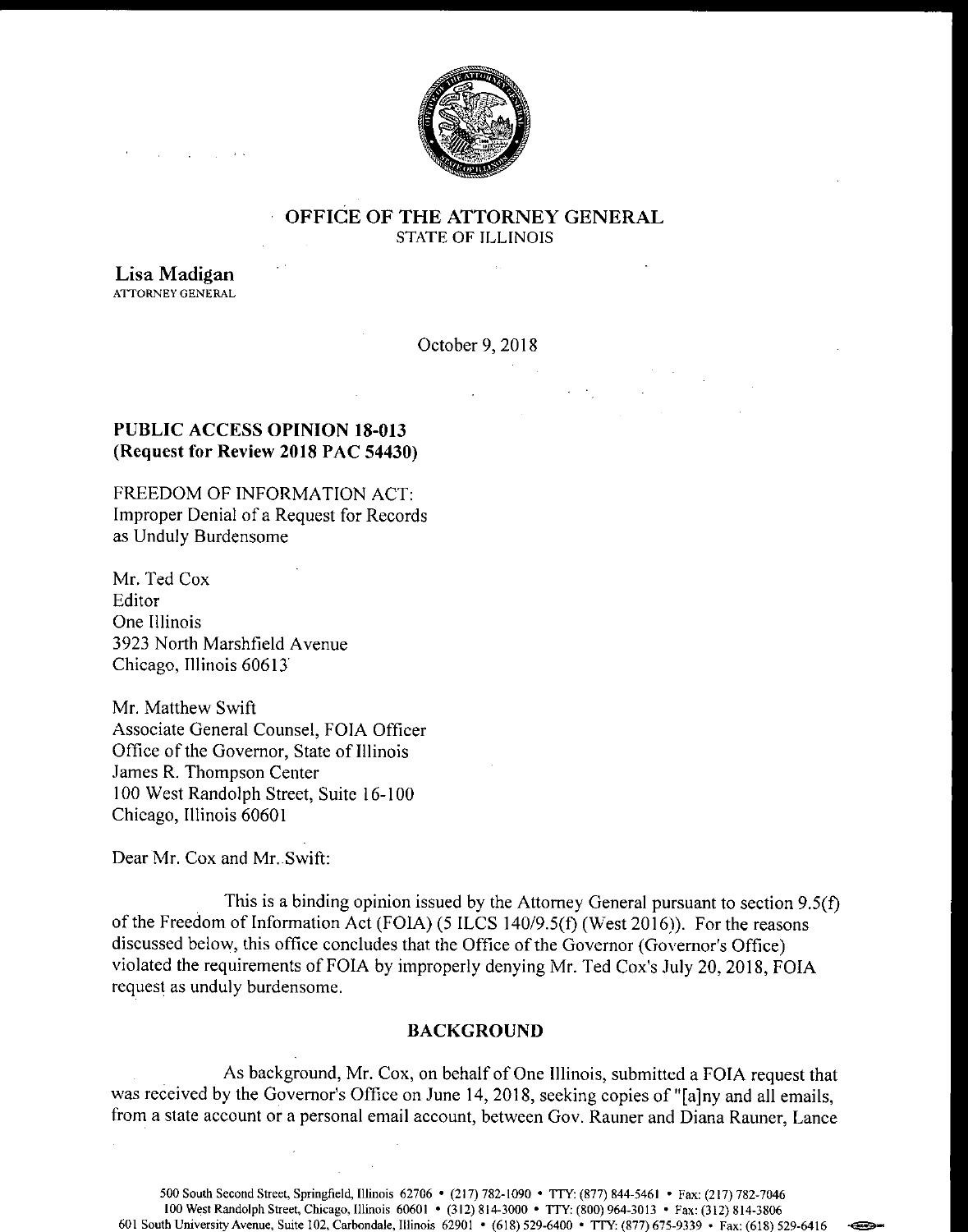Troyer, Richard Goldberg, personnel at the Illinois Policy Institute, or any state employee pertaining to appointments to state boards or commissions from 2015 through the present."<sup>1</sup> By letter dated June 21, 2018, the Governor's Office responded that it had "conducted a search and found no records responsive to your request. $12$ 

On July 12, 2018, Mr. Cox, on behalf of One Illinois, submitted <sup>a</sup> new FOIA request to the Governor's Office seeking:

> 1) Any emails sent by or to any of the " identified individuals" pertaining to nominations for appointment to any of the following: a) Business Enterprise Council for Minorities, Females, and Persons with Disabilities; (b) State Board of Education; (c) Civil Service Commission; (d) Illinois Commerce Commission; (e) Illinois Criminal Justice Information Authority; ( f) Illinois Finance Authority; (g) Illinois Gaming Board; (h) Human Rights Commission; (i) Illinois Labor Relations Board; (j) Illinois Latino Family Commission; (k) Illinois Community College Board; (1) Illinois Early Learning Council; (m) Board of Higher Education; and (n) any of the Board of Trustees for public universities; and

> 2) Any documents prepared by or in the possession of any of the identified individuals pertaining to nominations for appointment to any of [the] boards or commissions identified in  $(1).$

> For purposes of narrowing my requests, each request is limited to the period January 1, 2016 through June 30, 2018, and the term "identified individuals" means Governor Bruce Rauner, Diana Rauner, Rodger Heaton, Rich Goldberg, Lance Troyer, Ed Murphy, and Ray Marchori [sic]. For emails received by Governor Rauner, please include any emails deemed public records that were

<sup>&</sup>lt;sup>1</sup>Letter from Ted Cox, Editor, One Illinois, to Christina McClernon, FOIA Officer, Office of Gov. Bruce Rauner (undated). This request was later assigned FOIA Request #218-200 by the Governor's Office.

<sup>&</sup>lt;sup>2</sup> Letter from Christina McClernon, Associate General Counsel/Freedom of Information Act Officer, Office of Governor Bruce Rauner, State of Illinois, to Ted Cox (June 21, 2018).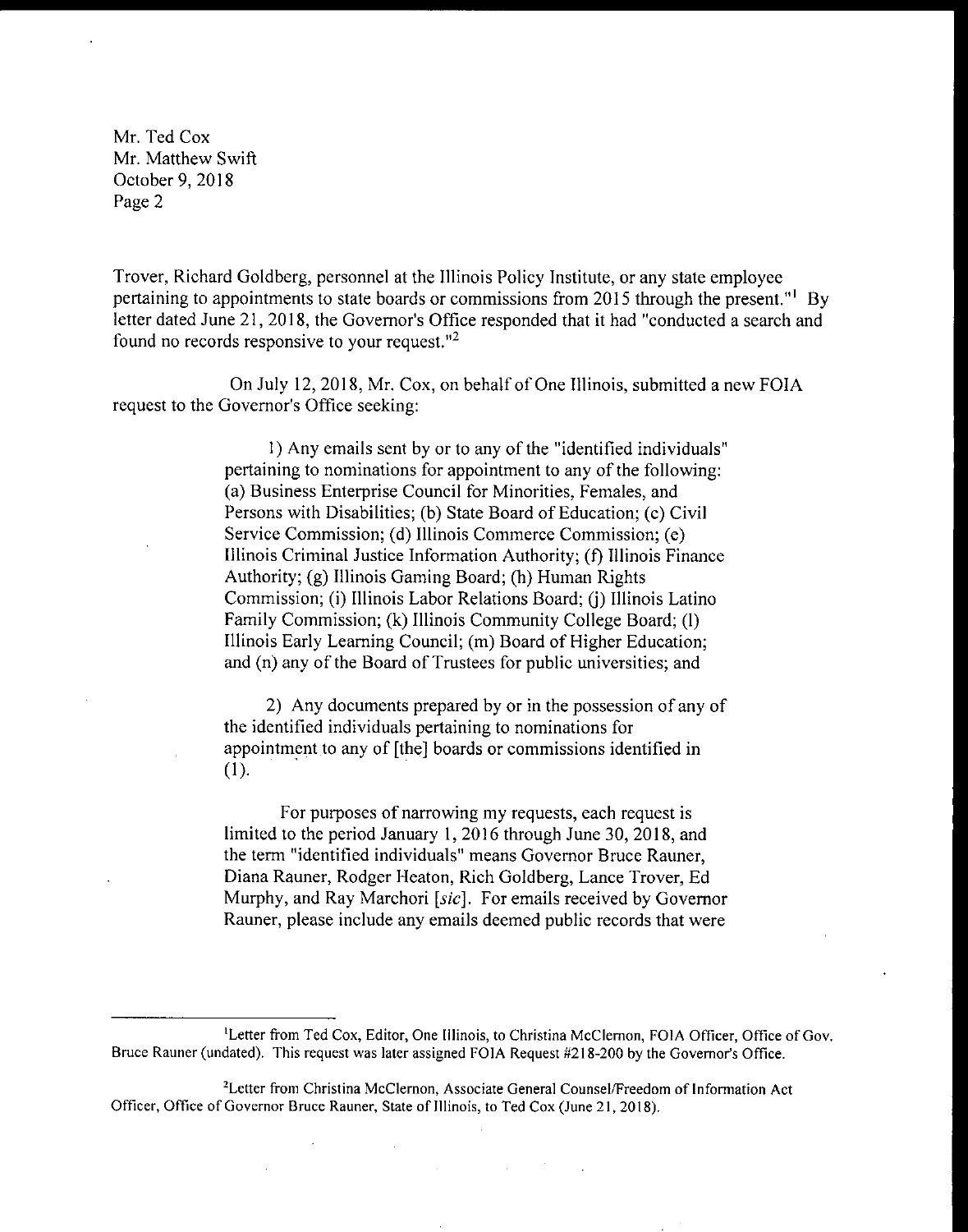> sent to/received by Holly Griff on behalf of Governor Bruce Rauner in his official capacity.<sup>[3]</sup>

By letter dated July 19, 2018, the Governor's Office responded that the July 12, 2018, request was unduly burdensome pursuant to section  $3(g)$  of FOIA (5 ILCS 140/3(g) (West 2016)), stating that it was " overbroad and vague. Documents may be directly or indirectly related to a nomination for a board appointment without mentioning the board or potential appointee by name."<sup>4</sup> The Governor's Office offered Mr. Cox the opportunity "to narrow [his] request to more manageable proportions."<sup>5</sup>

Office stating: On July 20, 2018, Mr. Cox submitted a narrowed FOIA request to the Governor's

> I will retract my request for item (2), which requests "Any documents prepared by or in the possession of any of the identified individuals pertaining to nominations for appointment to any of [the] boards or commissions identified in (1)." Further, I will retract my request for emails pertaining to nominations for the Civil Service Commission, Illinois Gaming Board, Illinois Community College Board, and Illinois Learning Council. I am open to any suggestions you may have for further narrowing the request if you deem that necessary.<sup>[6]</sup>

Mr. Cox also noted in his July 20, 2018, letter that he was willing to work "out a reasonable" timeline for production of all of the requested public records."

<sup>&</sup>lt;sup>3</sup> Letter from Ted Cox, Editor, One Illinois, to Christina McClernon, Freedom of Information Act Officer, Office of the Governor of Illinois (July 12, 2018), [at 1].

Letter from Matthew Swift, Associate General Counsel, Freedom of Information Act Officer, Office of Governor Bruce Rauner, State of Illinois, to Ted Cox (July 19, 2018), [at 2].

<sup>&</sup>lt;sup>5</sup>Letter from Matthew Swift, Associate General Counsel, Freedom of Information Act Officer, Office of Governor Bruce Rauner, State of Illinois, to Ted Cox (July 19, 2018), [at 2].

Letter from Ted Cox to Matthew Swift, Associate General Counsel, Freedom of Information Officer, Office of the Governor of Illinois (July 20, 2018).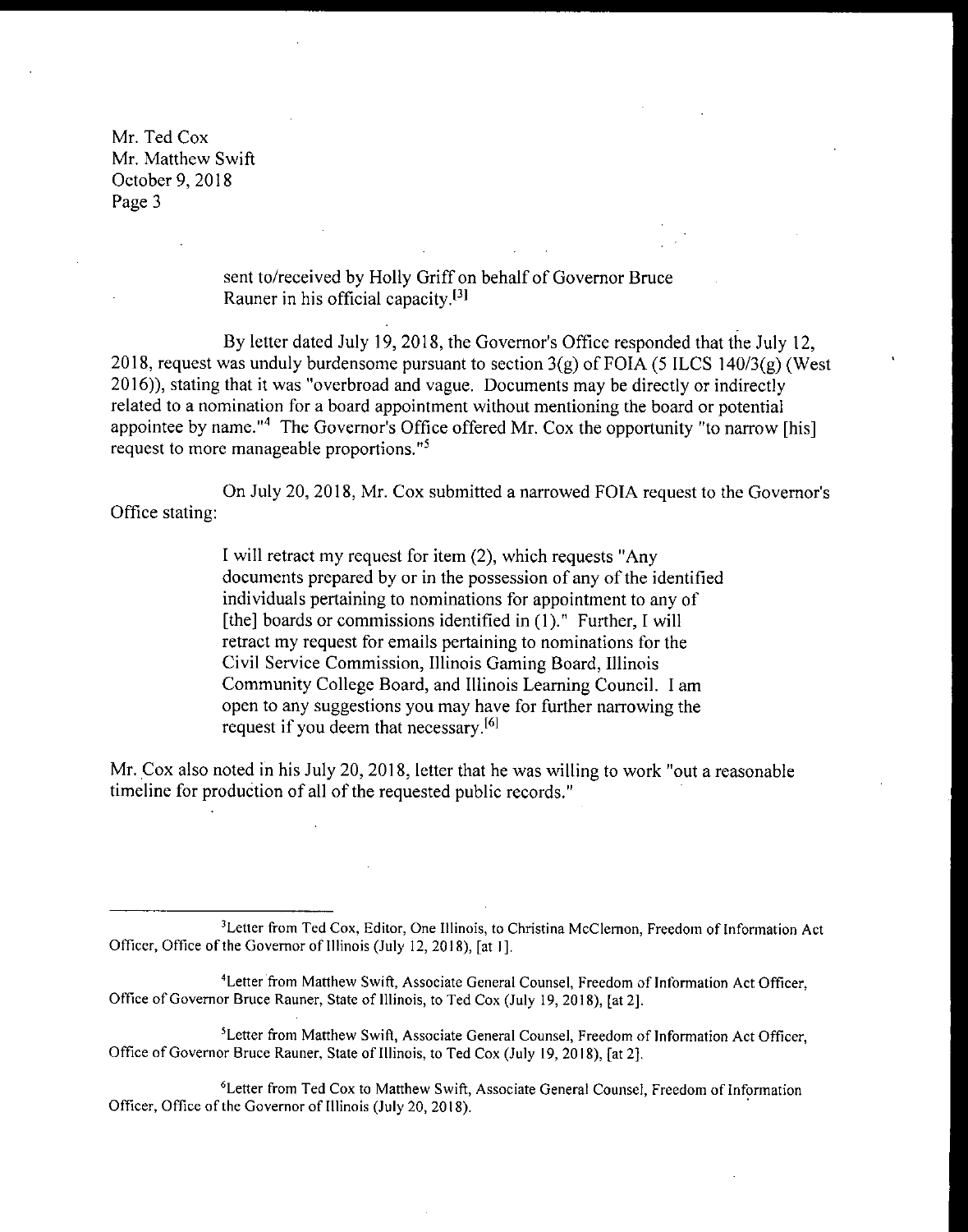Mr. Cox stated that on July 27, 2018, he received a letter from the Governor's Office extending the time for responding to the request by <sup>5</sup> business days.' On August 3, 2018, the Governor's Office denied Mr. Cox's narrowed FOIA request as unduly burdensome pursuant to section  $3(g)$  of FOIA.<sup>8</sup> The Governor's Office stated that it conducted a preliminary search which "yielded more than 44,000 potentially responsive emails, many of which would likely be irrelevant [to] the subject matter you identified. A manual review of these emails for responsiveness would be necessary to fulfill your request."<sup>9</sup>

On August 10, 2018, the Public Access Bureau received a Request for Review from Mr. Cox contesting the Governor's Office's denial of his July 20, 2018, narrowed FOIA request as unduly burdensome.<sup>10</sup> On August 17, 2018, the Public Access Bureau sent a copy of the Request for Review to the Governor's Office and asked it to provide a detailed explanation of its assertion that compliance with Mr. Cox's narrowed request was unduly burdensome pursuant to section  $3(g)$  of FOIA, together with an explanation of the preliminary search it conducted to identify potentially responsive e-mails.<sup>11</sup> The Public Access Bureau did not receive a response from the Governor's Office. On August 29, 2018, the Public Access Bureau sent a second copy of the Request for Review to the Governor's Office and asked it to respond as soon as possible to this office's August 17, 2018, letter of inquiry.<sup>12</sup> On August 31, 2018, the Governor's Office provided this office with a written answer to Mr. Cox's Request for Review. <sup>13</sup> On September 4,

<sup>9</sup>Letter from Matthew Swift, Associate General Counsel, Freedom of Information Act Officer, Office of Governor Bruce Rauner, State of Illinois, to Ted Cox (August 3, 2018), [at 2].

<sup>10</sup>E-mail from Ted Cox, to Sarah Pratt, Public Access Counselor, Office of the Attorney General dated August 6, 2018, transmitted August 10, 2018).

<sup>11</sup> Letter from Matt Hartman, Assistant Attorney General, Public Access Bureau, Office of the Attorney General, to Matthew Swift, Associate General Counsel, FOIA Officer, Office of the Governor (August 17, 2018).

<sup>12</sup>Letter from Matt Hartman, Assistant Attorney General, Public Access Bureau, Office of the Attorney General, to Jill M. Hutchison, Deputy General Counsel and Chief Compliance Officer, Office of the Governor (August 29, 2018), at 1.

<sup>13</sup>Letter from Matthew Swift, Associate General Counsel, FOIA Officer, Office of Governor Bruce Rauner, State of Illinois, to Matt Hartman, Assistant Attorney General, Public Access Bureau ( August 31, 2018).

<sup>&</sup>lt;sup>7</sup>E-mail from Ted Cox, to Sarah Pratt, Public Access Counselor, Office of the Attorney General dated August 6, 2018, transmitted August 10, 2018).

Letter from Matthew Swift, Associate General Counsel, Freedom of Information Act Officer, Office of Governor Bruce Rauner, State of Illinois, to Ted Cox (August 3, 2018), [at 2].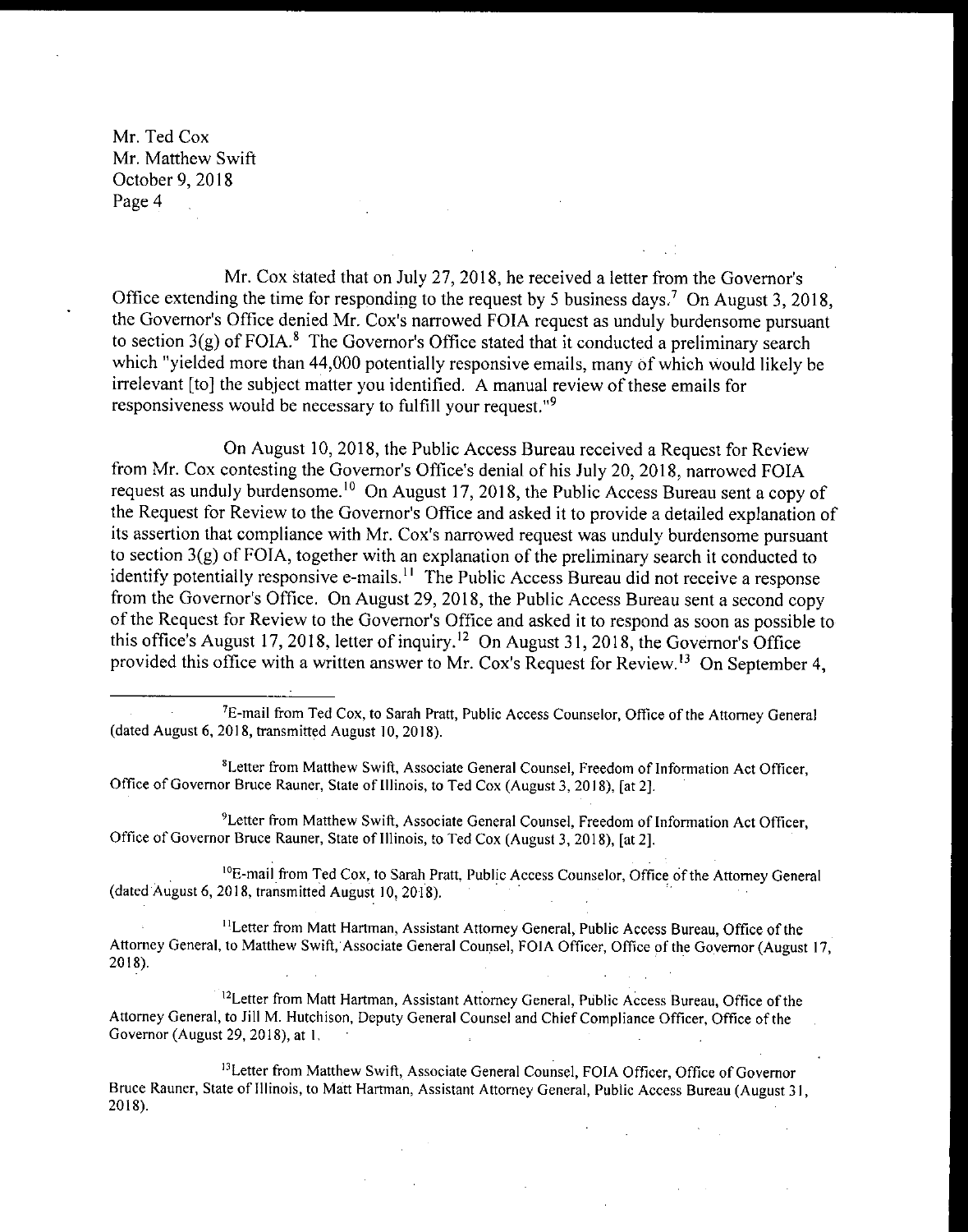2018, the Public Access Bureau sent a copy of the Governor's Office's answer to Mr. Cox.<sup>14</sup> He replied on September 10, 2018. <sup>15</sup>

### ANALYSIS

It is <sup>a</sup> fundamental obligation of government to operate openly and provide public records as expediently and efficiently as possible in compliance with [ FOIA]." 5 ILCS 140/1 (West 2016). "All records in the custody or possession of a public body are presumed to be open to inspection or copying." 5 ILCS 140/1.2 (West 2016); see also Southern Illinoisan v. Illinois Department of Public Health, 218 Ill. 2d 390, 415 (2006). Section 3(a) of FOIA (5 ILCS 140/3(a) (West 2016)) further provides: "Each public body shall make available to any person for inspection or copying all public records, except as otherwise provided in Sections <sup>7</sup> and 8. <sup>5</sup> of this Act." The exemptions from disclosure are to be narrowly construed. See Lieber v. Board of Trustees ofSouthern Illinois University, 176 III. 2d 401, 407 ( 1997).

### Scope of Request

As an initial matter, in its responses to Mr. Cox and to this office, the Governor's Office stated that Mr. Cox's request was likely unduly burdensome on its face because the scope of the request was imprecise. In particular, in its response to Mr. Cox's July 12, 2018, request, the Governor's Office described the request as "overbroad and vague[,]" and stated that the "request d[id] not provide any search terms with which to search.<sup>"16</sup> In its response to Mr. Cox's July 20, 2018, narrowed FOIA request,<sup>17</sup> the Governor's Office reiterated that his request "would likely be unduly burdensome []" because it did not mention the potential appointees by name or provide search terms.<sup>18</sup> In its answer to the Public Access Bureau, the Governor's Office stated that the request did not reasonably identify public records because "[i] t is unclear how directly or

<sup>14</sup> Letter from Matt Hartman, Assistant Attorney General, Public Access Bureau, Office of the to Ted Cox (September 4, 2018). Attorney General, to Ted Cox (September 4, 2018).

<sup>15</sup>E-mail from Ted Cox, to Matt Hartman, Assistant Attorney General, Public Access Bureau September 10, 2018).

<sup>16</sup>Letter from Matthew Swift, Associate General Counsel, Freedom of Information Act Officer, Office of Governor Bruce Rauner, State of Illinois, to Ted Cox (July 19, 2018), [at 2].

 $17$ This FOIA request was assigned FOIA Request #218-244 by the Governor's Office.

18Letter from Matthew Swift, Associate General Counsel, Freedom of Information Act Officer, Office of Governor Bruce Rauner, State of Illinois, to Ted Cox (August 3, 2018), [at 1].  $\mathcal{O}(\mathcal{O}_\mathcal{O})$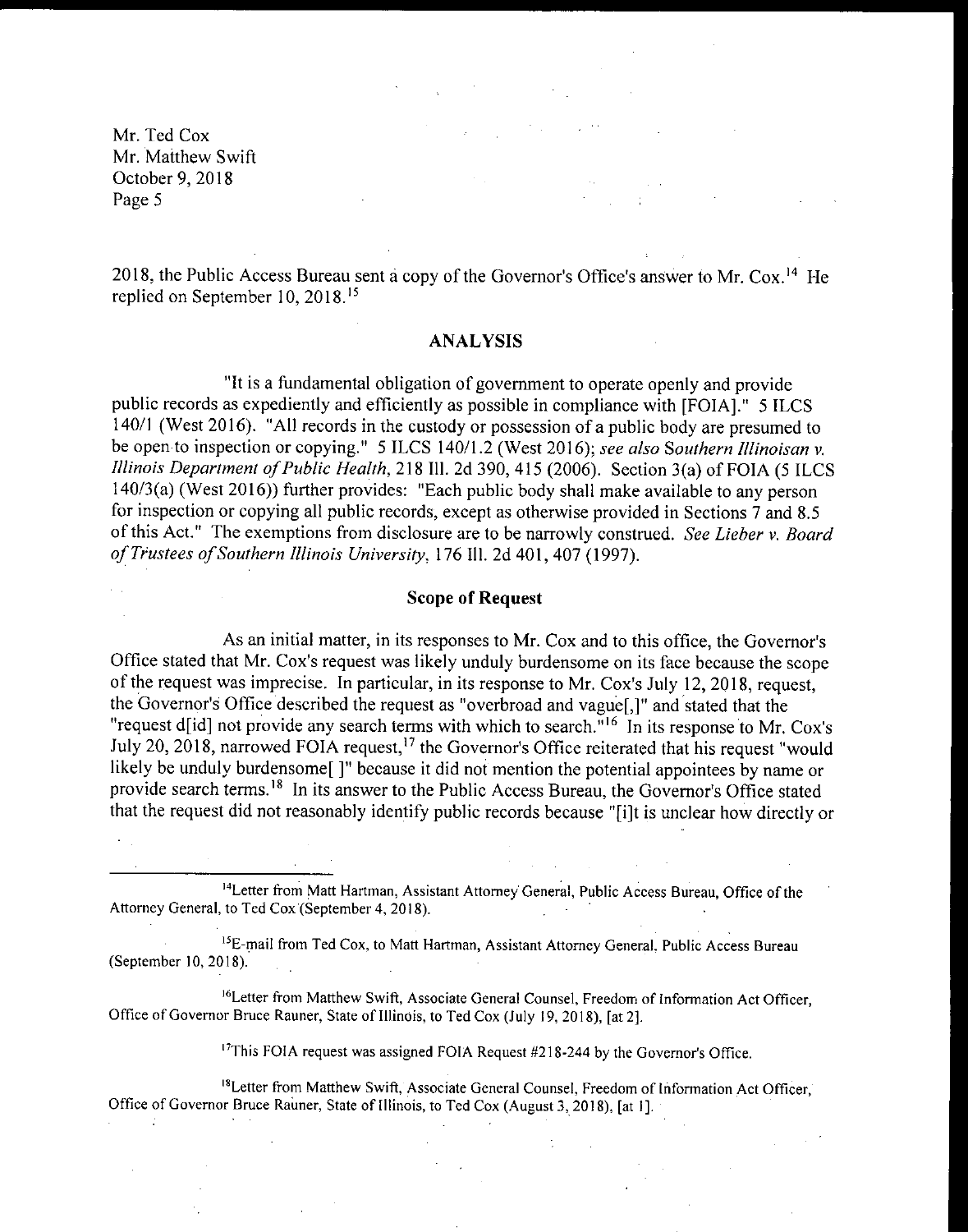indirectly related a record must be to nominations for appointment before the record would be responsive to what Mr. Cox sought."<sup>19</sup>

 $\gamma \rightarrow \gamma \gamma$ 

 $\mathcal{L}(\mathcal{H})$  and  $\mathcal{L}(\mathcal{H})$  and  $\mathcal{L}(\mathcal{H})$ 

FOIA requires that a request "reasonably identify a public record." Chicago Tribune Co. v. Department of Financial and Professional Regulation, 2014 IL App (4th) 130427, ¶ 33, 8 N.E. 3d 11, 19 (2014). "A request reasonably describes records if 'the agency is able to determine precisely what records are being requested." Kowalczyk v. Dep't of Justice, 73 F.3d 386, 388 (D.C. Cir. 1996) (interpreting Federal FOIA (5 U.S.C. 552 § et seq. (1988)) and quoting Yeager v. Drug Enforcement Administration, 678 F.2d 315, 326 (D.C. Cir. 1982)).<sup>20</sup> However, a requester needs only to identify the records being requested by describing their contents. See Bocock v. Will County Sheriff, 2018 IL App (3d) 170330, ¶50, 100 N.E.3d 649, 658 ( 2018) (" Plaintiff identified the documents sought based upon a description of their contents. To require a citizen seeking public records to identify those records with any greater specificity would be in complete contravention of the public policy underlying FOIA.").

Mr. Cox's July 20, 2018, request sought e- mails sent by or to the identified individuals pertaining to nominations for appointments to specific boards, councils, and commissions. His request precisely describes the e- mails that are responsive to his request as those  $(1)$  sent to or from seven named individuals, and  $(2)$  pertaining to nominations for appointments (3) to several specific entities. FOIA does not require Mr. Cox to furnish the Governor's Office with search terms to locate the requested records. See Reporters Committee for Freedom of the Press v. Federal Bureau of Investigation, 877 F.3d 399, 402 (D.C. Cir. 2017) <sup>a</sup> public body bears the burden of demonstrating that it conducted <sup>a</sup> reasonable search for records by, for example, setting forth the search terms used and explaining the type of search performed). By specifically identifying both the individuals who sent or received the e-mails and the subject matter of the e-mails (nominations for appointment to a specific list of entities), Mr. Cox's request reasonably identified the public records he sought and was not impermissibly vague or overbroad.

<sup>19</sup> Letter from Matthew Swift, Associate General Counsel, FOIA Officer, Office of Governor Bruce Rauner, State of Illinois, to Matt Hartman, Assistant Attorney General, Public Access Bureau ( August 31,  $2018$ ,  $[$ at 1].

<sup>20</sup>Because Illinois' FOIA statute is based on the Federal FOIA statute, decisions interpreting Federal FOIA may provide helpful and relevant precedents in construing the State Act. Margolis v. Director, Ill. *Dep't of Revenue,* 180 Ill. App. 3d 1084, 1087 (1st Dist. 1989).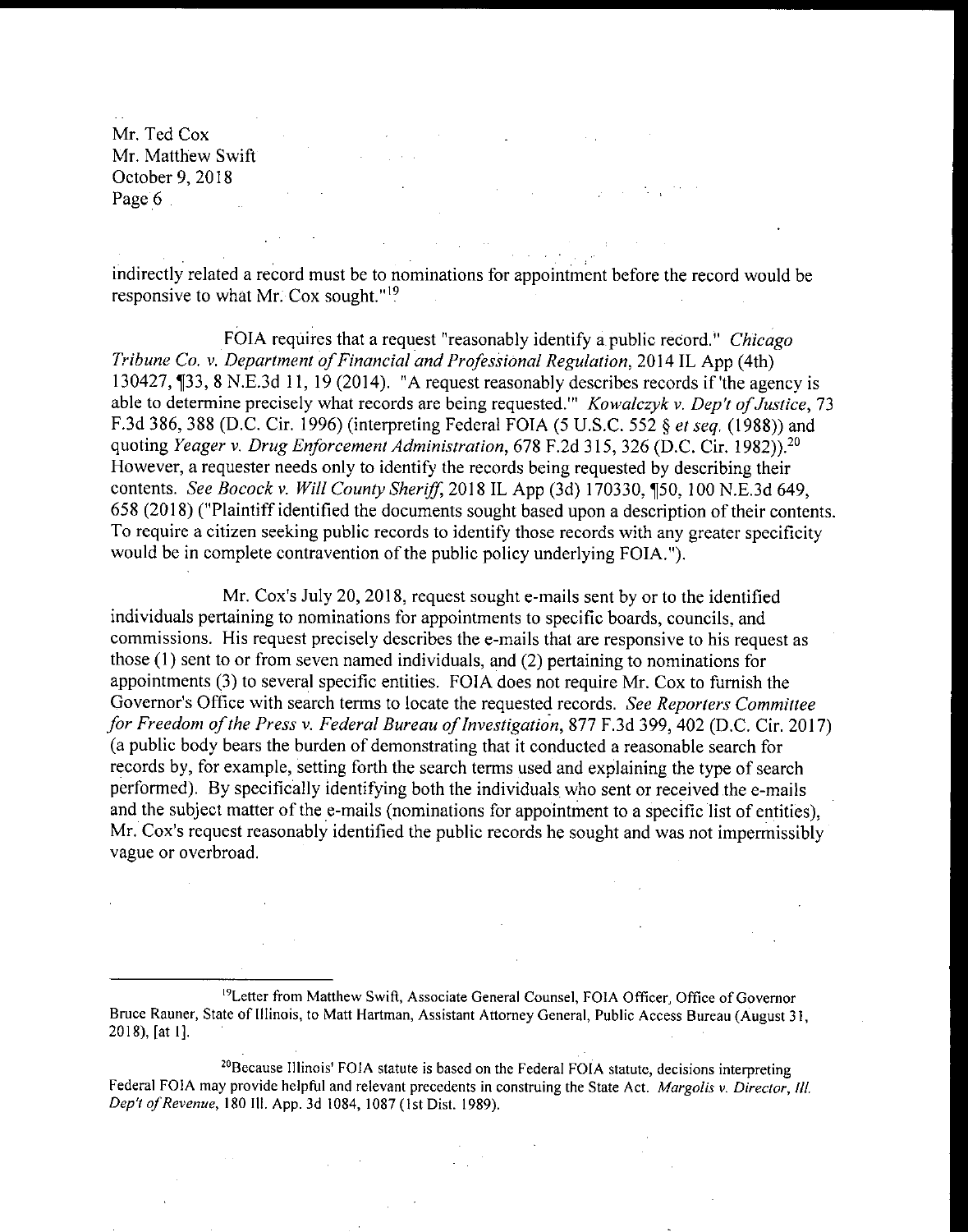### Reasonable Search

As noted above, FOIA requires a public body to conduct "a reasonable search tailored to the nature of a particular request." Campbell v. United States Dep't of Justice, 164 F.3d 20, 28 (D.C. Cir. 1998). A public body must use search terms that are reasonably calculated to locate all responsive records. Hall v. Central Intelligence Agency, 668 F. Supp. 2d 172, 175 (D.D.C. 2009). "At all times the burden is on the [public body] to establish the adequacy of its search." Rugiero v. United States Department of Justice, 257 F.3d 534, 547 (6th Cir. 2001). " Any doubt about the adequacy of the search should be resolved in favor of the requester." Negley v. Federal Bureau of Investigation, 658 F. Supp. 2d 50, 59 (D.D.C. 2009). T] he issue to be resolved is not whether there might exist any other documents possibly responsive to the request, but rather whether the *search* for those documents was *adequate*. Citation.] The adequacy of the search, in turn, is judged by a standard of reasonableness." (Emphasis in original.) Weisberg v. U.S. Dep't of Justice, 745 F.2d 1476, 1485 (D.C. Cir. 1984).

The Governor's Office's response to this office explained that it requested that the Department of Innovation and Technology conduct a search for electronically stored information in the e- mail accounts of the seven identified individuals for all e- mails containing any of the following 40 keywords:

 $\sim$  .

- BEP
- Business Enterprise Council"  $\bullet$
- ISBE  $\bullet$
- **Board of Education"**  $\bullet$
- ICC  $\bullet$
- Commerce Commission"  $\bullet$
- ICJIA  $\bullet$
- $\mathcal{L}(\mathcal{A},\mathcal{B})$  ,  $\mathcal{L}(\mathcal{A})$ • ILFC
- LFC
- Latino Family"
- IBHE  $\bullet$
- $\bullet$ Board of Higher Education"
- Board of Trustees"  $\bullet$
- Chicago State University"
- CSU  $\bullet$
- Eastern Illinois University"  $\bullet$
- EIU
- Governors State University"
- **GSU**
- "Illinois State University"
- "Criminal Justice Information Authority"
- $\bullet$  IFA
- "Finance Authority"  $\bullet$
- **HRC**  $\bullet$
- "Human Rights Commission"  $\bullet$
- LRB and the second second second second second second second second second second second second second second second second second second second second second second second second second second second second second second
- $\bullet$  : "Labor Relations Board""<br>ISU
- ISU  $\bullet$
- ∙ Northeastern Illihois University"
- NEIU : and in the set  $\bullet$
- "Northern Illinois University"  $\bullet$
- $\bullet$ NIU
- $\bullet$ "Southern Illinois University"
- SIU  $\bullet$
- University of Illinois"  $\bullet$
- UIC  $\bullet$  .
- UIS $\bullet$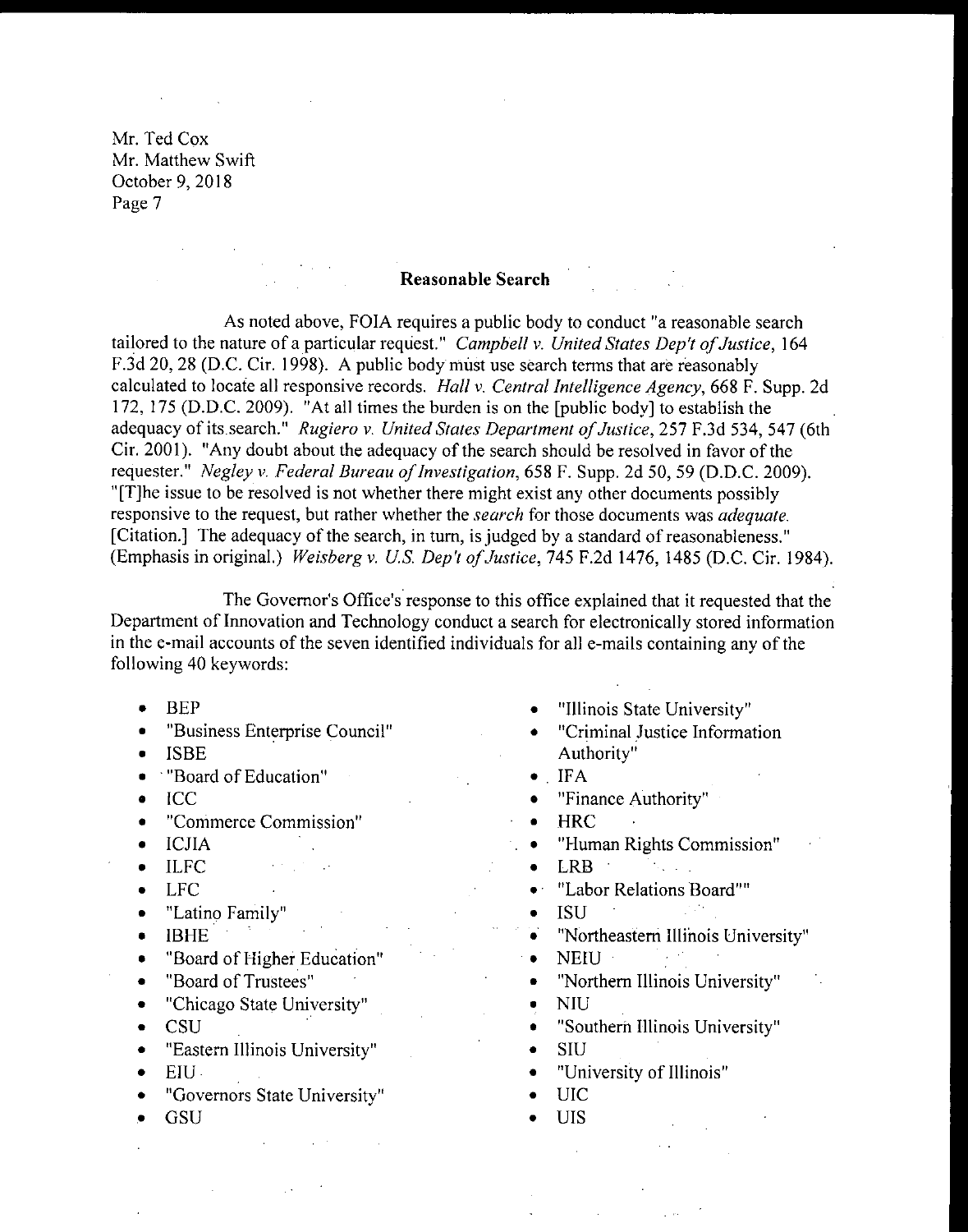- 
- UIUC  $\bullet^\circ$

 $\rm WII^{21}$ 

Western Illinois University"

The Governor's Office stated that the search "yielded  $44,536$  potentially responsive emails[.]"<sup>22</sup>

Based on its terms, this search captured all e- mails involving the seven identified individuals and pertaining in any way to the identified entities. The search was not limited in any way to e-mails pertaining to appointments to those entities. In its response to this office, the Governor's Office asserted that this very broad search was "a reasonable first step toward identifying responsive documents.<sup> $n23$ </sup> It stated: "a search instead only for 'appoint' or similar terms would be both over- and under -inclusive, capturing many emails regarding appointments to many other boards and commissions, or to 'appointments' in the sense of scheduled meetings, but missing a great deal of responsive communications."<sup>24</sup> The Governor's Office then explained that its " decision not to further limit the search was also reasonable. Adding other required terms would certainly exclude many relevant emails, and in any event could still yield an unduly burdensome volume of records." 25

However, the Governor's Office noted that it did, in fact, conduct a subsequent search by narrowing the results of the initial search to only those e- mails that also included the word "appoint." That search yielded 1,783 e-mails, a significantly smaller number than the initial search.<sup>26</sup> In its letter to Mr. Cox denying his narrowed FOIA request as unduly

<sup>22</sup>Letter from Matthew Swift, Associate General Counsel, FOIA Officer, Office of Governor Bruce Rauner, State of Illinois, to Matt Hartman, Assistant Attorney General, Public Access Bureau ( August 31, 2018), at 3.

Bruce Rauner, State of Illinois, to Matt Hartman, Assistant Attorney General, Public Access Bureau ( August 31, 2018), at 3. <sup>23</sup>Letter from Matthew Swift, Associate General Counsel, FOIA Officer, Office of Governor

Bruce Rauner, State of Illinois, to Matt Hartman, Assistant Attorney General, Public Access Bureau ( August 31, 2018), at 3: <sup>24</sup>Letter from Matthew Swift, Associate General Counsel, FOIA Officer, Office of Governor

Bruce Rauner, State ofIllinois, to Matt Hartman, Assistant Attorney General, Public Access Bureau (August 31, 2018), at 3. <sup>25</sup>Letter from Matthew Swift, Associate General Counsel, FOIA Officer, Office of Governor

Bruce Rauner, State of Illinois, to Matt Hartman, Assistant Attorney General, Public Access Bureau (August 31 2018), at 3. <sup>26</sup>Letter from Matthew Swift, Associate General Counsel, FOIA Officer, Office of Governor

<sup>21</sup>Letter from Matthew Swift, Associate General Counsel, FOIA Officer, Office of Governor Bruce Rauner, State of Illinois, to Matt Hartman, Assistant Attorney General, Public Access Bureau ( August 31, 2018), at 2-3.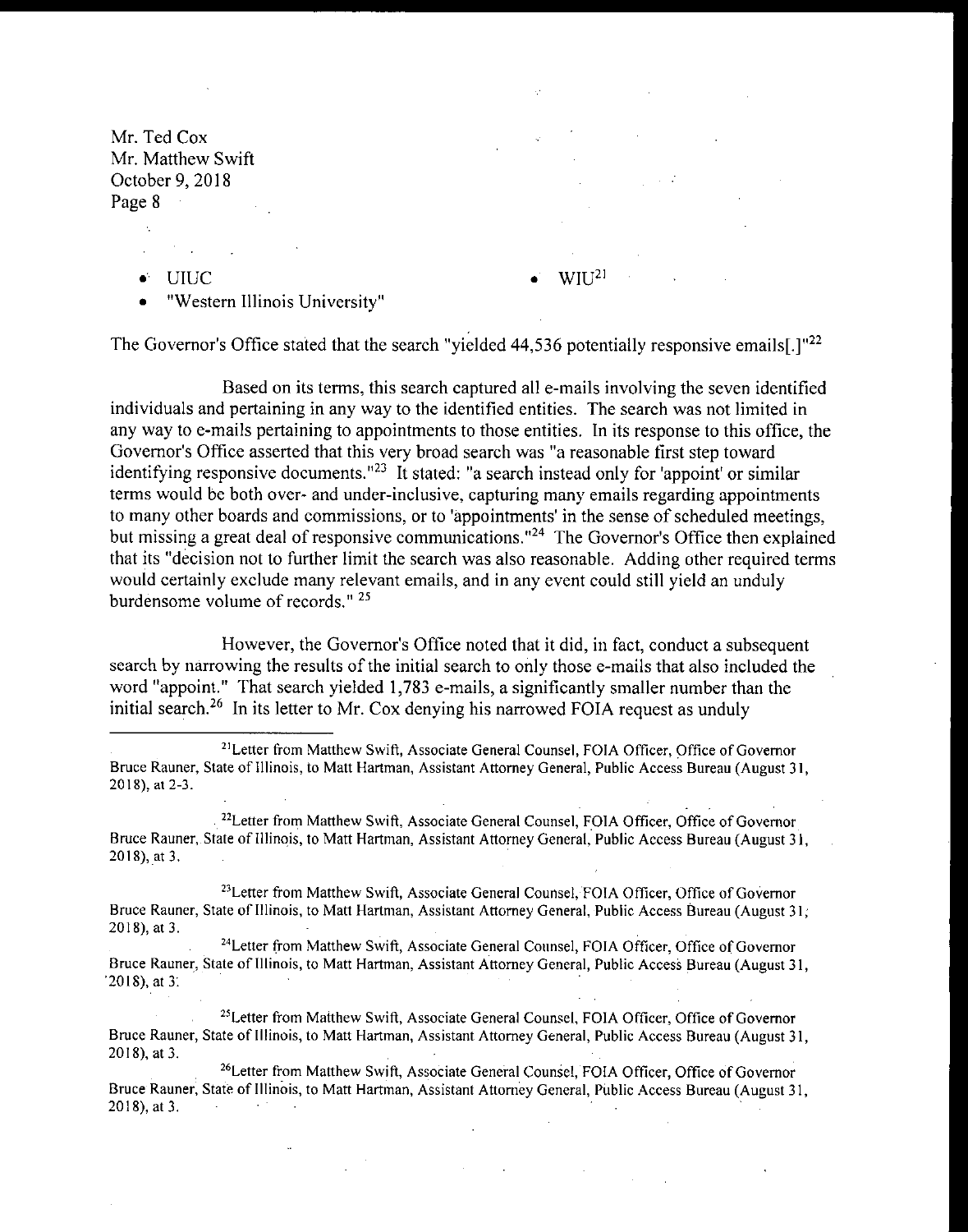Mr. Ted Cox a<br>Santa Santa Santa<br>Santa Santa Santa Santa Santa Santa Santa Santa Santa Santa Santa Santa Santa Santa Santa Santa Santa Santa S Mr. Matthew Swift October 9, 2018 Page 9

burdensome, the Governor's Office did not inform him that a search limited to e-mails involving the identified individuals and including both  $(1)$  the names of the entities, and  $(2)$  the word "appoint" yielded 1,783 potentially responsive e-mails. In its letter to this office, the Governor's Office explained its decision to put aside the narrowed search results by stating that "[ m] anually reviewing this volume of records for Mr. Cox's request – let alone 44,536 emails – would impose an undue burden on the Office."<sup>27</sup> In his reply to this office, Mr. Cox stated that the "more targeted search result [ing] in 1,783 potentially responsive records  $\lceil$  \* \* \* appears to have captured the potentially responsive records I am seeking, and as a result, those 1, 783 records should be reviewed and the relevant records produced." $^{28}$ 

The appellate court has stated that a public body asserting the unduly burdensome exemption in section  $3(g)$  of FOIA is not "required to show the adequacy of its search where \* \* \* the breadth of plaintiff's request is evident from the face of the plaintiff's request." Shehadeh v. Madigan, 2013 IL App (4th) 120742, ¶30, 996 N.E.2d 1243, 1248 (2013). As discussed below, Mr. Cox's request is not facially overbroad because it identifies a specific subset of custodians and a particular subject matter. Thus, the Governor's Office must demonstrate the adequacy of its search for records responsive to Mr. Cox's request. The e-mails identified in the Governor's Office's initial search would include any e-mail sent or received by the seven custodians concerning any of the boards, councils, and commissions specified by Mr. Cox on any topic, not just those e- mails pertaining to nominations for appointment. Because of its breath, a significant number of the e-mails identified in the Governor's Office's initial search are likely irrelevant to Mr. Cox's purpose in submitting the request. As a result, the Governor's Office's initial search was unreasonably broad and therefore inadequate.

In contrast, the Governor's Office's subsequent search using the term "appoint" appears to encompass all of the relevant custodians of the e- mail accounts and all of the relevant boards, commissions, and councils together with the particular subject matter of the e-mails. Although the Governor's Office noted that "[a]dding other required terms would certainly exclude many relevant emails," it did not discuss how the addition of the word " appoint" would have made the search so under -inclusive as to be inadequate. As noted above, a public body is not required to actually locate all responsive records to fulfill its obligation to perform <sup>a</sup> reasonable search. Additionally, it is important to note that when Mr. Cox learned that the narrowed search yielded <sup>a</sup> significantly smaller number of potentially responsive e- mails, he

<sup>27</sup> Letter from Matthew Swift, Associate General Counsel, FOIA Officer, Office of Governor Bruce Rauner, State of Illinois, to Matt Hartman, Assistant Attorney General, Public Access Bureau ( August 31, 2018), at 3.

<sup>28</sup>E-mail from Ted Cox to Matt Hartman, Assistant Attorney General, Public Access Bureau, (September 10, 2018).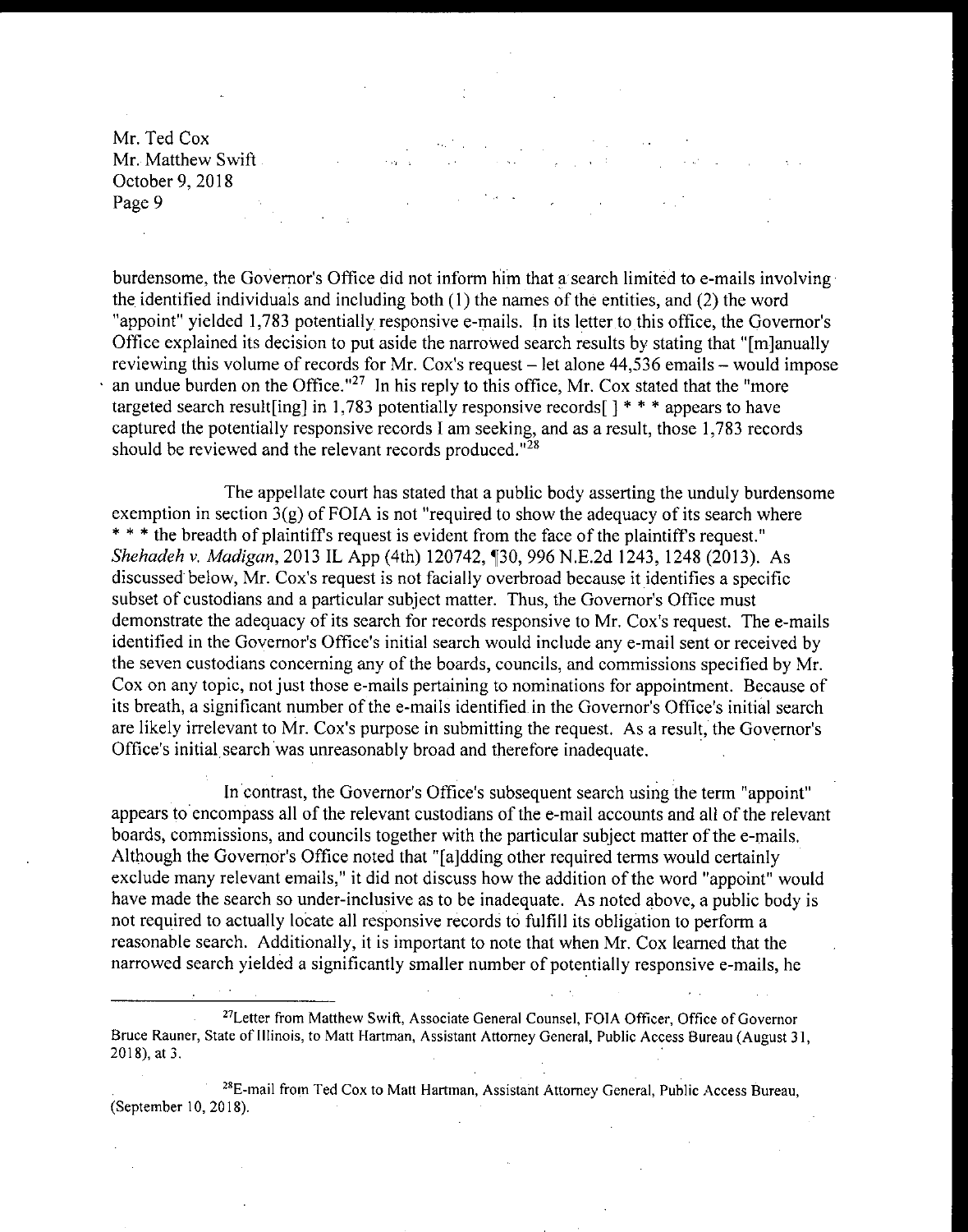$\label{eq:2.1} \frac{1}{\sqrt{2}}\sum_{i=1}^n\frac{1}{\sqrt{2}}\left(\frac{1}{\sqrt{2}}\right)^2\left(\frac{1}{\sqrt{2}}\right)^2\left(\frac{1}{\sqrt{2}}\right)^2\left(\frac{1}{\sqrt{2}}\right)^2.$ Mr. Ted Cox Mr. 1 Su Sux<br>Mr. Matthew Swift October 9, 2018 Page 10

 $\mathcal{A}=\mathcal{A}$  , where  $\mathcal{A}=\mathcal{A}$  is the contribution of the set of  $\mathcal{A}$ 

stated that he wished to receive the responsive e- mails identified in that search. Thus, to the extent that the subsequent search excludes potentially responsive e-mails, Mr. Cox's response addresses the Governor's Office's concerns that the search was under-inclusive. Accordingly, this office concludes that the subsequent search using the term " appoint" was reasonably calculated to discover all relevant e-mails responsive to Mr. Cox's request. Consequently, the 1, 783 potentially responsive e- mails identified in the subsequent search are the set of records by which the Governor's Office's claim of undue burden under section  $3(g)$  of FOIA should be measured.

#### Section  $3(g)$  of FOIA

Section  $3(g)$  of FOIA provides, in pertinent part:

Requests calling for all records falling within a category shall be complied with unless compliance with the request would be unduly burdensome for the complying public body and there is no way to narrow the request and the burden on the public body outweighs the public interest in the information. Before invoking this exemption, the public body shall extend to the person making the request an opportunity to confer with it in an attempt to reduce the request to manageable proportions. If any public body responds to <sup>a</sup> categorical request by stating that compliance would unduly burden its operation and the conditions described above are met, it shall do so in writing, specifying the reasons why it would be unduly burdensome and the extent to which compliance will so burden the operations of the public body. Such a response shall be treated as a denial of the request for information. (Emphasis added.)

Illinois courts have employed a balancing test to determine under section  $3(g)$ whether the public interest in disclosure of the requested records outweighs the burden of compliance on the public body. In National Ass'n of Criminal Defense Lawyers v. Chicago Police Dep't, 399 Ill. App. 3d 1, 15 (1st Dist. 2010), the appellate court explained that "[i]n order for the exemption to apply, compliance must be unduly burdensome, there must be no way to narrow the request, and the burden on the public body must outweigh the public interest in the information." The court in National Ass'n analyzed whether the production of records concerning a study on eyewitness identification procedures would pose an undue burden to the Chicago Police Department (CPD). Counsel for CPD estimated that redacting the responsive records would take 150 hours, equating to 20 personnel days. National Ass'n, 399 Ill. App. 3d at 14. The court found that there was <sup>a</sup> significant public interest in disclosing records concerning

 $\epsilon = 1$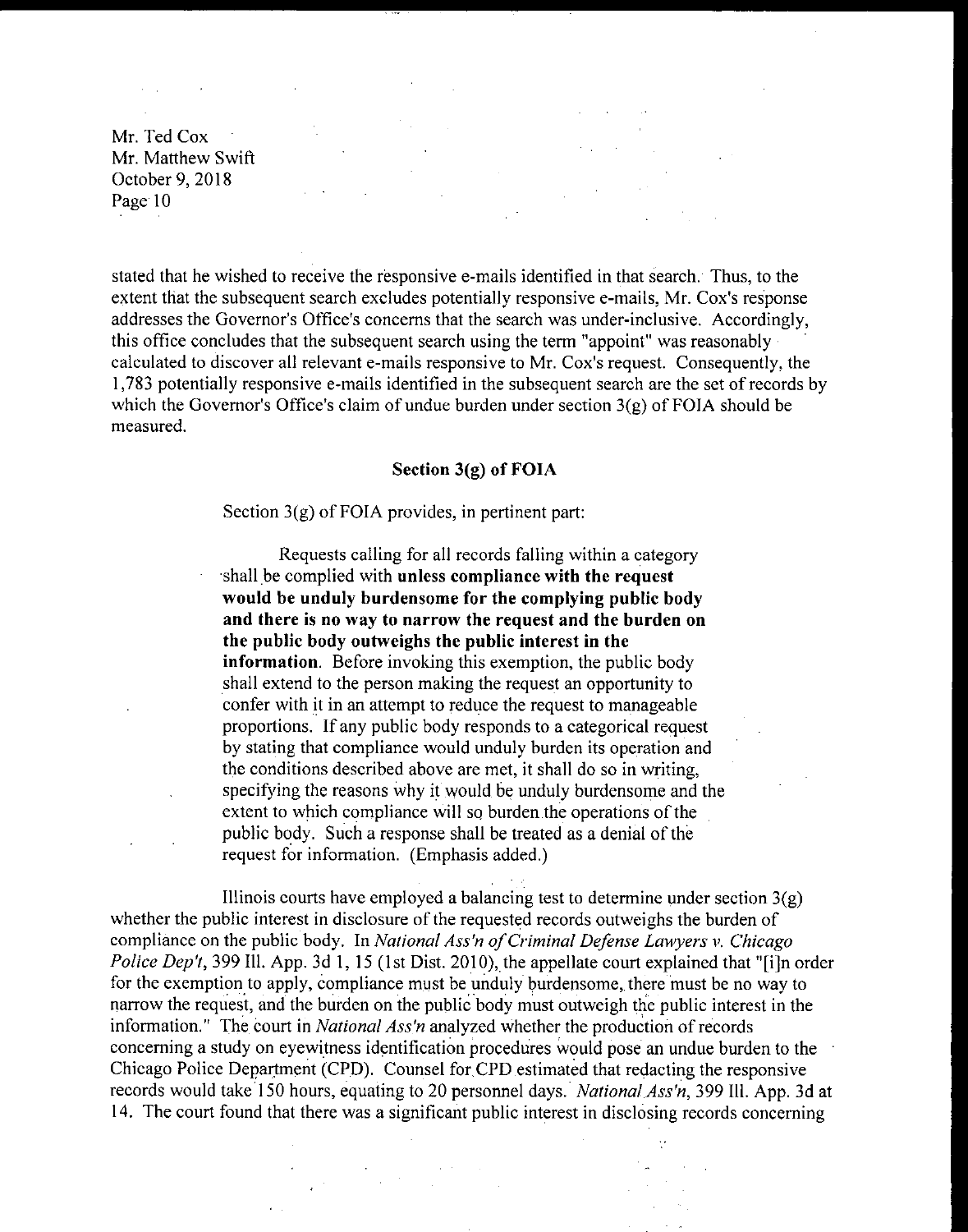$\Delta\chi$  and

examining eyewitness identification procedures. National Ass'n, 399 Ill. App. 3d at 15. Moreover, the court found that the request was "specifically target [ed]" and that "the information requested [was] essential to a meaningful review of" the study on eyewitness identification procedures, distinguishing requests which necessitate extensive review of extraneous materials: A request that is overly broad and requires the public body to locate, review, redact and arrange for inspection of a vast quantity of material that is largely unnecessary to the appellants' purpose constitutes an undue burden." National Ass'n, 399 Ill. App. 3d at 17 (citing American Federation of Gov't Employees, Local 2782 v. United States Dep't of Commerce, 907 F. 2d 203, 208-09 D. C. Cir. 1990)). The court concluded that the burden of identifying and redacting the responsive records, although significant, did not outweigh the vital public interest in their disclosure. National Ass'n, 399 Ill. App. 3d at 17.

Similarly, in *Hites v. Waubonsee Community College*, 2018 IL App (2d) 170617, N.E.3d (2018), the appellate court determined that the burden of complying with seven FOIA requests for data concerning the zip codes, city, county, and citizenship status of students from two databases maintained by Waubonsee Community College (College) did not outweigh the public's interest in the information. The court determined that compliance with the requests would entail writing programs to extract the data from the databases which would require one person "at most, seven days of actual work." Hites, 2018 IL App (2d) 170617, ¶66, N.E.3d at . The court balanced the burden on the College to comply with the request against the public's "legitimate interest in how [the College] is benefitting the community in which it operates and from which it receives benefits[,]" and concluded that the College did not satisfy the requirements to deny a request under section  $3(g)$  of FOIA. Hites, 2018 IL App (2d) 170617,  $\P66$ , N.E.3d at .

In contrast, in Shehadeh, the appellate court concluded that the burden of compliance with a request outweighed the public interest in disclosure of the records. In that case, the requester sought any and all records that could be used for guidance on complying with FOIA. Shehadeh, 2013 IL App (4th) 120742, 15, 996 N.E.2d at 1245. The Attorney General's Office responded that compliance with the request as submitted would be unduly burdensome because its search identified 9,200 potentially responsive files that would have to be reviewed manually to confirm whether or not the records were responsive to the request, and then those that were responsive would have to be reviewed again for permissible redactions. Shehadeh, 2013 IL App (4th) 120742, 15, 996 N.E. 2d at 1245. The court found the request to be "patently broad on its face, as it sought *any* publication or record that would or could be used by *any* public body to comply with Illinois's FOIA provisions." (Emphasis in original.) Shehadeh, 2013 IL App (4th) 120742, ¶28, 996 N.E.2d at 1248. The court also emphasized that the requester failed to identify a public interest that outweighed the burden of compliance on the Attorney General's Office. Shehadeh, 2013 IL App (4th) 120742, ¶35, 996 N.E.2d at 1249. Thus, the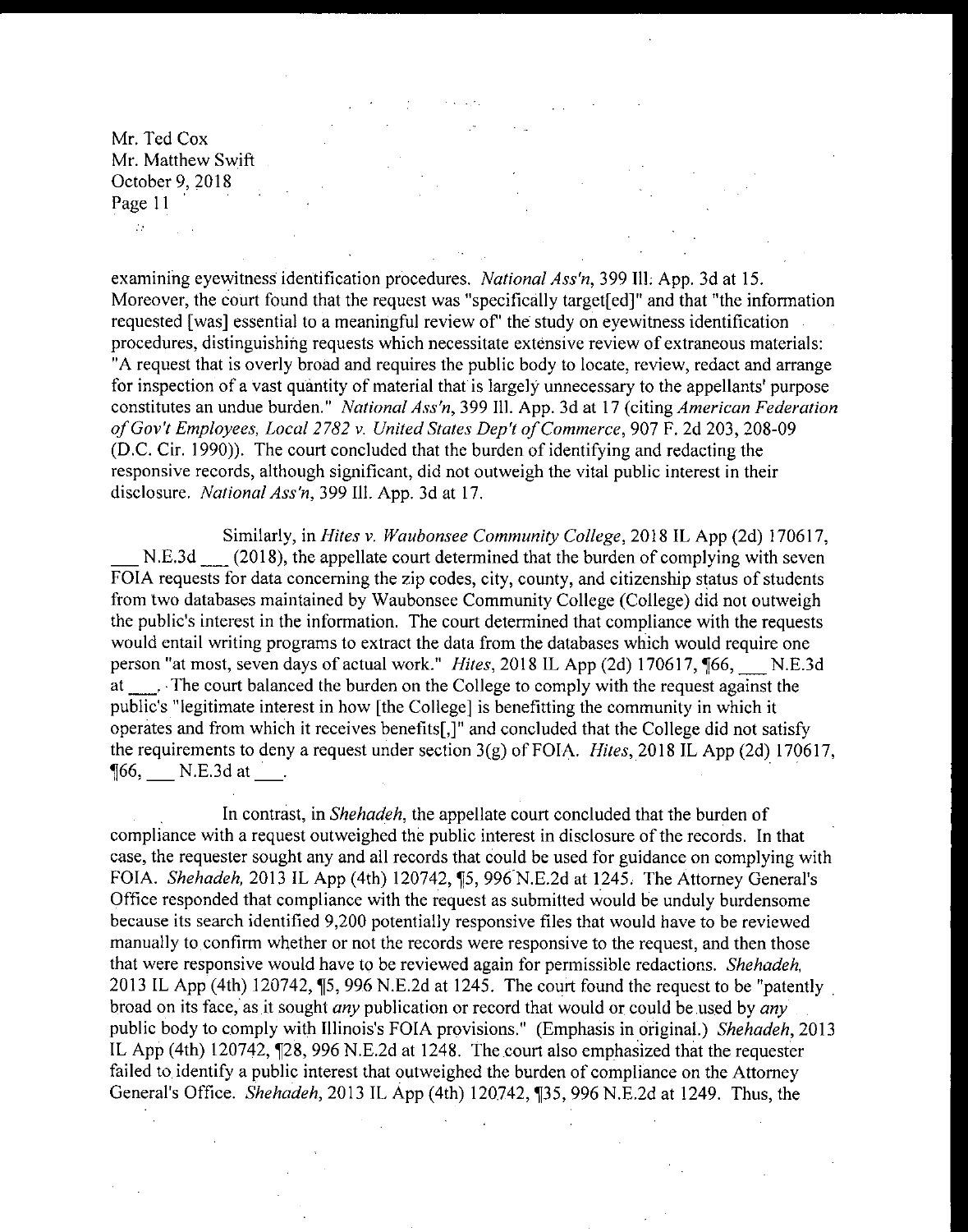$\mathcal{A}^{\mathcal{A}}$  and  $\mathcal{A}^{\mathcal{A}}$  are the set of the set of  $\mathcal{A}^{\mathcal{A}}$ 

court concluded that the Attorney General's Office did not violate FOIA by denying the request as unduly burdensome. Shehadeh, 2013 IL App (4th) 120742, ¶35, 996 N.E.2d at 1249.

In its answer to this office, the Governor's Office, focusing on the 44,536 e-mails identified in its initial search, stated that compliance with Mr. Cox's request would require it to manually review each email prior to release. The massive quantity of documents would require significant analysis on the part of the FOIA officer not only to exclude nonresponsive documents, but also examine the responsive documents for information that may be protected from disclosure under one of FOIA's many exemptions."<sup>29</sup> The Governor's Office also asserted that it "cannot properly review 44,536 records for responsiveness and exemptions while also performing its other duties in a timely fashion."<sup>30</sup> In particular, the Governor's Office stated that as of August 30, 2018, it had received "279 FOIA requests, many of which are on matters of equal or greater public interest<sup>[1]</sup><sup>31</sup> Although the impact of complying with a request on the ability of a public body to respond to other FOIA requests and perform its other duties may be considered when balancing the burden on the public body against the public's interest in the information (see Shehadeh, 2013 IL App (4th) 120742,  $$35,996$  N.E. 2d at 1249), a reviewing court must not "conflate [the public body's] alleged burden with its normal operations." Hites, 2018 IL App (2d) 170617,  $\$\text{57}, \_\_\text{N.E.3d at}$ . Processing FOIA requests is part of the Governor's Office's normal operations. Moreover, the Governor's Office's reference to the 279 FOIA requests that it had received as of August 30, 2018, is not necessarily helpful in this analysis. Presumably, in light of the strict time limitations for compliance imposed by FOIA, the Governor's Office's would have already responded to many (if not most) of the FOIA requests it received before Mr. Cox submitted his narrowed request on July 20, 2018. Thus, the total number of requests received by the Governor's Office prior to its receipt of Mr. Cox's request is not relevant in determining the extent to which compliance with Mr. Cox's request would burden the operations of the Governor's Office.

The Governor's Office's answer to the Public Access Bureau was based on its assertion that Mr. Cox's request was unduly burdensome on its face because compliance would require the review and redaction of 44,536 e-mails that were identified by its initial search. As

<sup>&</sup>lt;sup>29</sup> Letter from Matthew Swift, Associate General Counsel, FOIA Officer, Office of Governor Bruce Rauner, State of Illinois, to Matt Hartman, Assistant Attorney General, Public Access Bureau (August 31, 2018), at 4.

<sup>&</sup>lt;sup>30</sup>Letter from Matthew Swift, Associate General Counsel, FOIA Officer, Office of Governor Bruce Rauner, State of Illinois, to Matt Hartman, Assistant. Attorney General, Public Access Bureau ( August 31, 2018), at 5.

<sup>&</sup>lt;sup>31</sup>Letter from Matthew Swift, Associate General Counsel, FOIA Officer, Office of Governor Bruce Rauner, State of Illinois, to Matt Hartman, Assistant Attorney General, Public Access Bureau ( August 31, 2018), at 5.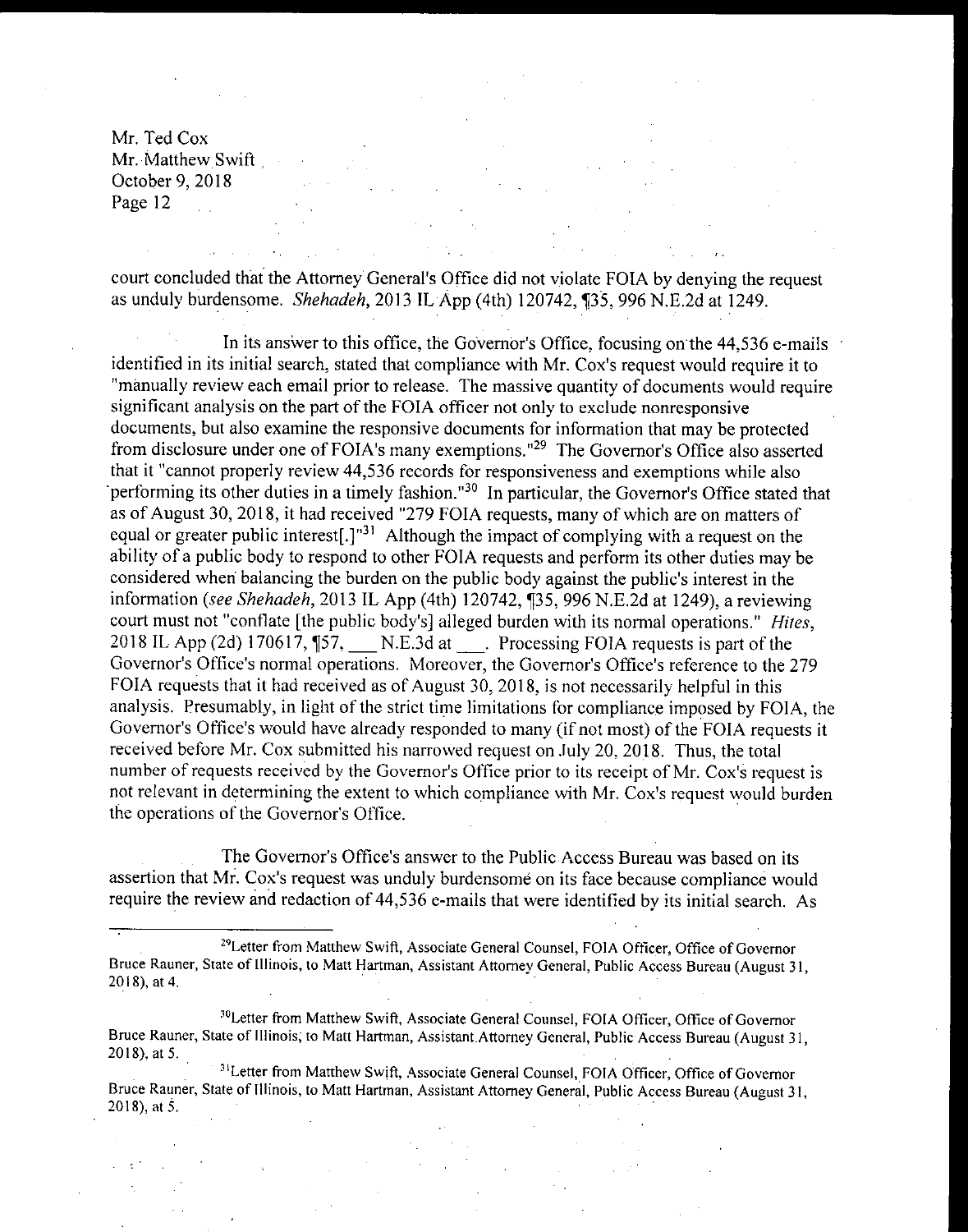discussed above, this office has concluded that the proper measure of the potential burden on the Governor's Office is the review of 1,783 e-mails—not 44,536 e-mails. While the review and redaction of 1,783 e-mails will undoubtedly involve a substantial effort by the Governor's Office, neither its response to Mr. Cox's request nor its response to this office explained with specificity. how the review and redaction of the 1,783 potentially responsive e-mails would unduly burden the Governor's Office's operations. This failure to present a factual basis for the claim of undue burden is a sufficient basis for concluding that the Governor's Office has not demonstrated that the section  $3(g)$  exemption applies.

Further, there is <sup>a</sup> significant public interest in the disclosure of information concerning appointments to governmental bodies that perform important public functions. The Governor's Office conceded that there is public interest in e-mails reflecting the process used to make appointments to boards, councils, and commissions, but asserted that:

> Mr. Cox has not identified <sup>a</sup> strong public interest in the particular emails he seeks in this request, much Less a public interest that would outweigh the immense burden required to disclose all email correspondence of the named custodians pertaining to any nominated candidate for nearly twenty boards and commissions over more than two years.<sup>[32]</sup>

Mr. Cox, however, argued that there was a " strong public interest" in the e- mails he requested by stating that the Governor: 

> [M] ake[s] appointments to dozens of boards and commissions, and many of those appointed receive some type of compensation and all are paid for with taxpayer dollars. The public has a strong interest in learning about the process for making these appointments, including the names of those individuals who play a role in the process or who make successful recommendations to boards and commissions.<sup>[33]</sup>

<sup>32</sup>Letter from Matthew Swift, Associate General Counsel, FOIA Officer, Office of Governor Bruce Rauner, State of Illinois, to Matt Hartman, Assistant Attorney General, Public: Access Bureau, ( August 31,  $2018$ , at 5.

<sup>33</sup>E-mail from Ted Cox, to Matt Hartman, Assistant Attorney General, Public Access Bureau, September 10, 2018).

 $\mathcal{A}$  and  $\mathcal{A}$  are  $\mathcal{A}$  . As in  $\mathcal{A}$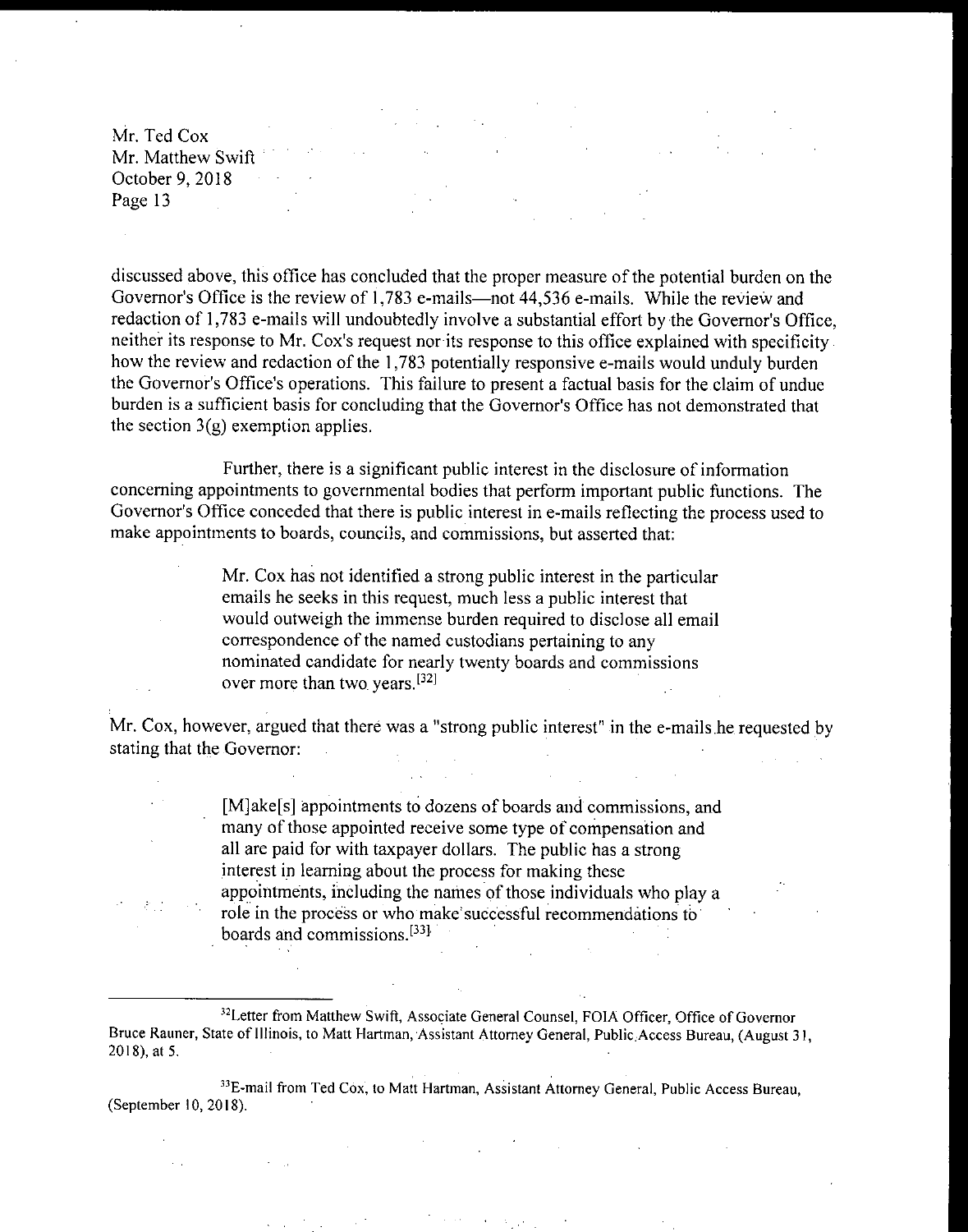$\mathcal{L}(\mathcal{A})$  and  $\mathcal{L}(\mathcal{A})$ 

 $\mathcal{L}^{\text{max}}_{\text{max}}$  and  $\mathcal{L}^{\text{max}}_{\text{max}}$  $\mathcal{F}=\{x_{1},\ldots$  $\sim 10^{11}$  km  $^{-1}$  $\mathcal{A}^{\text{max}}_{\text{max}}$ 

The boards and commissions named in the request create or exert influence on <sup>a</sup> wide range of public policies, including those concerning education, the economy, regulation of utilities, and human rights. The actions taken by appointees on these matters directly relate to the State's use and receipt of public funds. See Hites, 2018 IL App (2d) 170617,  $\frac{6}{5}$  N.E.3d at \_\_ concluding that the plaintiff's interest in enrolled student data was related to the public's legitimate interest in oversight of the College, which received public funds, and the City of Aurora, which provided benefits to the College); see also 5 ILCS 140/2.5 (West 2016) ("All records relating to the obligation, receipt, and use of public funds of the State, units of local government, and school districts are public records subject to inspection and copying by the public.").

Compliance with any FOIA request entails an administrative burden, but "[t] he issue is whether the public interest in disclosure justifies the burden." Ill. Att'y Gen. Pub. Acc. Op. No. 15-011, issued November 9, 2015, at 8. In these circumstances, the Governor's Office has not demonstrated that compliance with Mr. Cox's request would be "unduly burdensome," for purposes of asserting section  $3(g)$  of FOIA. Given the strong public interest in the disclosure of correspondence of senior employees and officials in the Governor's Office concerning nominations for appointments to boards, councils, and commissions that create or exert influence over a wide range of public policies, coupled with the failure of the Governor's Office to demonstrate with specificity how the process of retrieving and reviewing these records would constitute an undue burden on its operations, this office finds that the Governor's Office has not shown that the burden of compliance with Mr. Cox's request outweighs the public interest in the disclosure of the requested records. Accordingly, this office concludes that the Governor's Office violated FOIA by improperly denying Mr. Cox's July 20, 2018, FOIA request as unduly burdensome pursuant to section  $3(g)$  of FOIA.

 $\sim 10^{-11}$ 医关节  $\sim 100$  $\sim 10^{-1}$  $\mathcal{O}(\log n)$  .  $\mathcal{L}_{\mathrm{in}}$ 

 $\mathcal{L}^{\mathcal{L}}$ 

 $\mathcal{A}$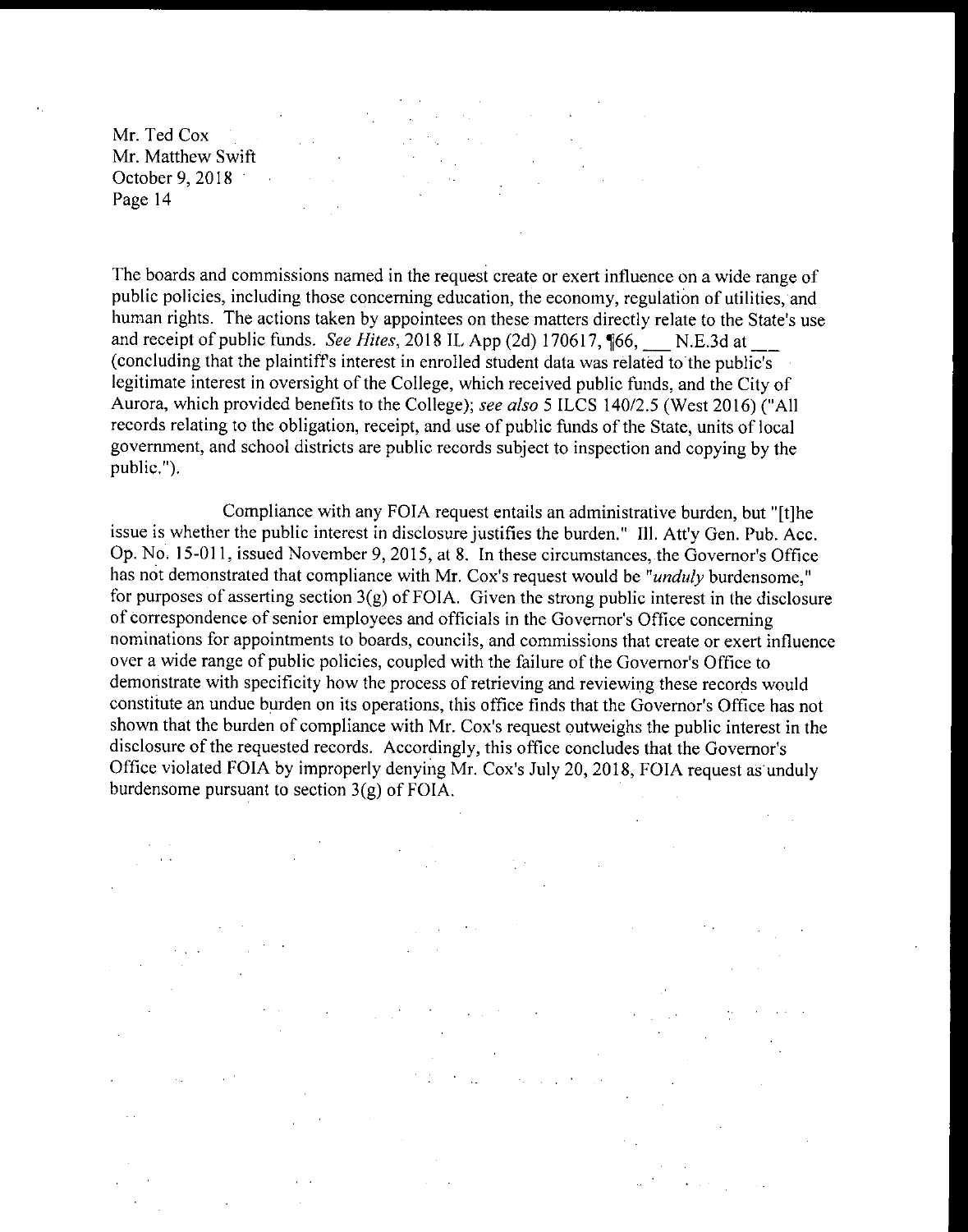### FINDINGS AND CONCLUSIONS

After full examination and giving due consideration to the available information, the Public Access Counselor's review, and the applicable law, the Attorney General finds that:

1) On July 12, 2018, in FOIA Request  $#2018-244$ , Mr. Cox, on behalf of One Illinois, submitted <sup>a</sup> FOIA request to the Office of the Governor seeking e- mails sent or received by seven current and former employees and officials with the Governor's Office pertaining to nominations for appointment to any of thirteen specific boards, councils, and commissions and any of the Boards of Trustees for the State's public universities. Mr. Cox also sought any documents prepared by or in the possession of the seven individuals pertaining to nominations for appointment to the boards, councils, and commissions that he had identified.

2) In a letter dated July 19, 2018, the Governor's Office responded that compliance with the request would be unduly burdensome pursuant to section  $3(g)$  of FOIA. The Governor's Office extended to Mr. Cox the opportunity to narrow his request to manageable proportions.

3) On July 20, 2018, Mr. Cox submitted a narrowed request to the Governor's Office withdrawing his request for documents pertaining to nominations for appointments and eliminating four boards and councils from his request.

4) On August 3, 2018, the Governor's Office denied Mr. Cox's July 20, 2018, narrowed request pursuant to section  $3(g)$  of FOIA. The Governor's Office offered Mr. Cox the opportunity to narrow his request and notified him of his right to have the denial of his FOIA request reviewed by the Public Access Counselor or seek judicial review, in accordance with section  $9(a)$  of FOIA.

5) On August 10, 2018, the Public Access Bureau received a Request for Review from Mr. Cox, on behalf of One Illinois, contesting the Governor's Office's denial. The Request for Review was timely filed and otherwise complies with section 9.5(a) of FOIA. Therefore, the Attorney General may issue a binding opinion with respect to this matter.

6) On August 17, 2018, the Public Access Bureau sent a copy of the Request for Review to the Governor's Office and asked it to provide a detailed explanation for its assertion that compliance with Mr. Cox's narrowed FOIA request was unduly burdensome. The Public Access Bureau did not receive a response from the Governor's Office.

7) On August 29, 2018, the Public Access Bureau sent the Governor's Office a second copy of Mr. Cox's Request for Review and asked it to respond. On August 31, 2018, the

K.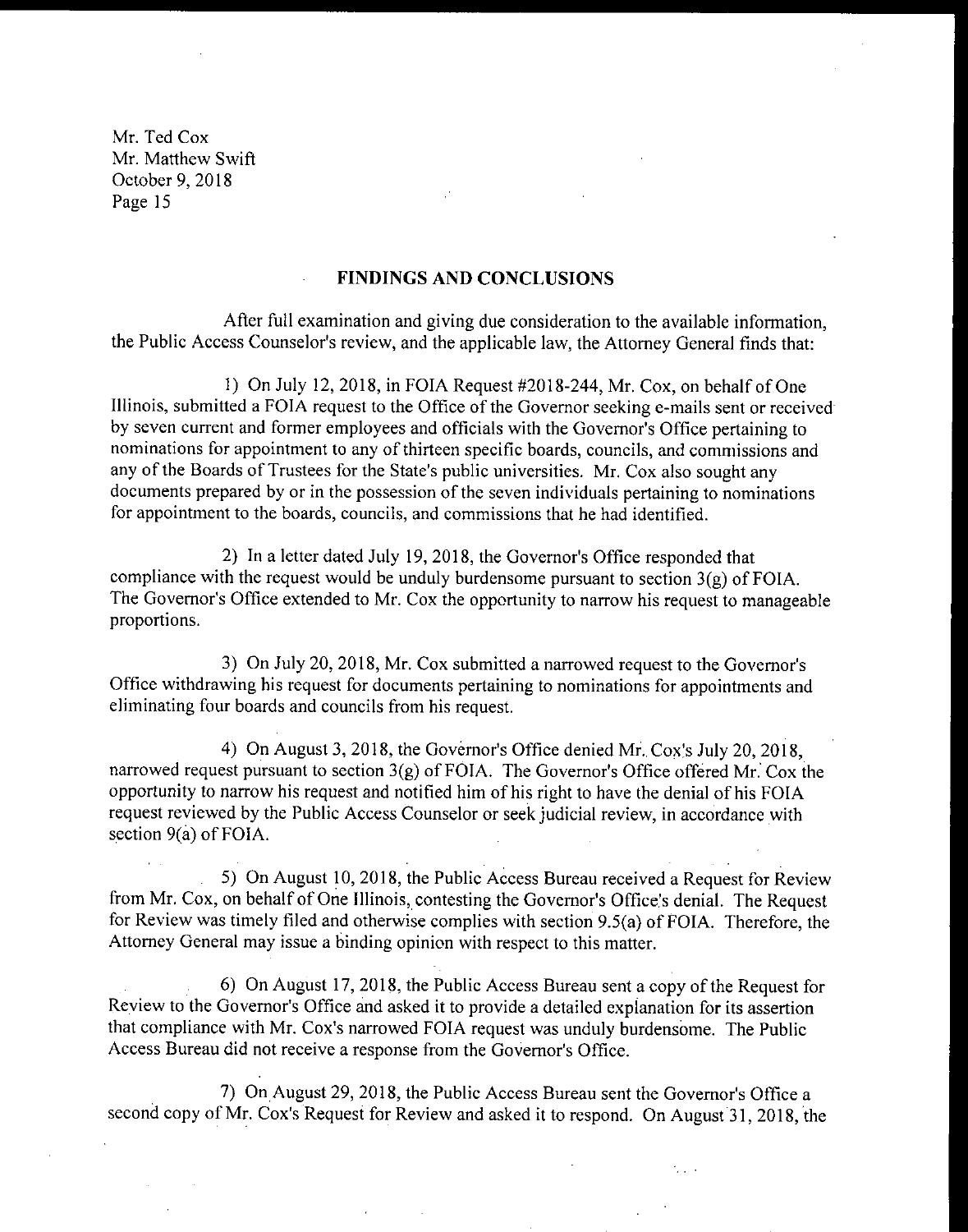Governor's Office provided the Public Access Bureau with a written answer to Mr. Cox's Request for Review. On September 4, 2018, this office sent a copy of the Governor's Office's answer to Mr. Cox for comment. Mr. Cox submitted a reply on September 10, 2018.

8) Mr. Cox's FOIA request sought e-mails of seven named individuals relating to nominations for appointment to <sup>a</sup> specific list of boards, councils, and commissions. By identifying the individuals involved in sending or receiving the e- mails and describing the particular subject matter of the e-mails, Mr. Cox's request reasonably identified public records in the possession of the Governor's Office.

9) According to the Governor's Office, its initial search for e-mails, which was not limited to the subject of appointments, yielded 44, 536 potentially responsive e- mails. The Governor's Office has not demonstrated that its initial search was a reasonably adequate search for responsive e-mails. In contrast, the Governor's Office's subsequent search for e-mails containing the term "appoint" was reasonably calculated to identify the records responsive to Mr. Cox's request. The subsequent search identified 1,783 potentially responsive e-mails.

10) Section  $3(g)$  of FOIA provides: "Requests calling for all records falling within a category shall be complied with unless compliance with the request would be unduly burdensome for the complying public body and there is no way to narrow the request and the burden on the public body outweighs the public interest in the information."

11) The Governor's Office stated that compliance with Mr. Cox's request would require it to review the e- mails identified in its search to determine responsiveness and whether any exemptions may apply. The Governor's Office, however, did not provide a specific factual basis to support its claim that conducting such a review of the 1, 783. potentially responsive emails would unduly burden the Governor's Office's operation. 

12) Further, the Governor's Office has not demonstrated that the burden of reviewing and redacting the responsive e-mails would outweigh the significant public interest in the records. The responsive e-mails concern the appointment of individuals to State boards, councils, and commissions that create and exert influence over <sup>a</sup> wide range of public policies relating to the State's receipt and use of public funds.

For the reasons stated above, it is the opinion of the Attorney General that the Governor's Office's denial of Mr. Cox's Freedom of Information Act request violated the requirements of FOIA. Accordingly, the Governor's Office is directed to take immediate and appropriate action to comply with this binding opinion by providing Mr. Cox with copies of the requested e-mails, subject to appropriate redactions under section 7 of FOIA (5 ILCS 140/7 West 2017 Supp.)).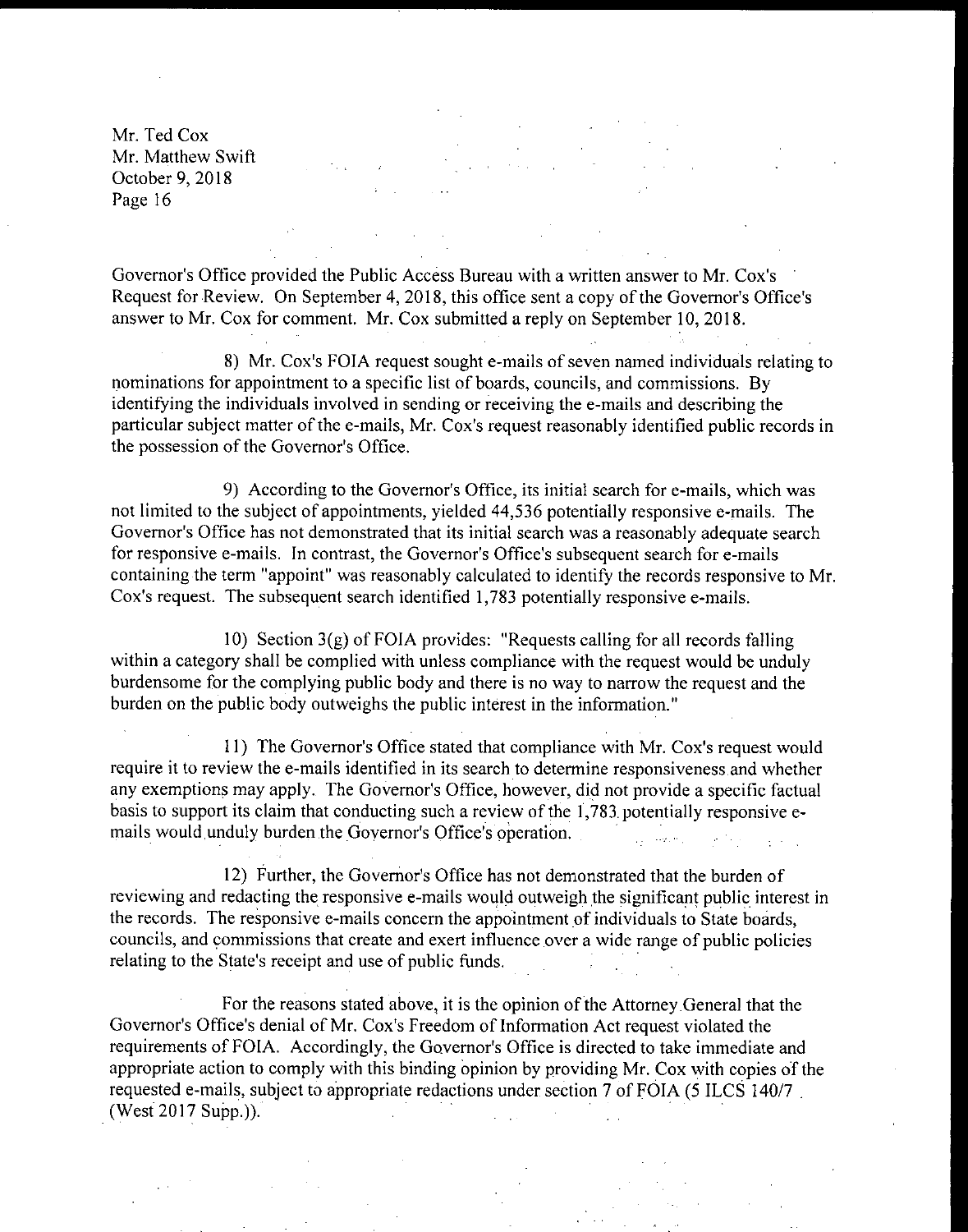$\sim 10^{12}$ 

Mr. Ted Cox Mr. Matthew Swift October 9, 2018 Page 17  $\mathcal{L}^{\text{max}}$  and  $\mathcal{L}^{\text{max}}$ 

This opinion shall be considered a final decision of an administrative agency for the purposes of administrative review under the Administrative Review Law. 735 ILCS 5/3-101 et seq. ( West 2016). An aggrieved party may obtain judicial review of the decision by filing <sup>a</sup> complaint for administrative review with the Circuit Court of Cook or Sangamon County within 35 days of the date of this decision naming the Attomey General of Illinois and Mr. Ted Cox as defendants. See 5 ILCS 140/11.5 (West 2016).

Very truly yours,

LISA MADIGAN ATTORNEY GENERAL

By:

 $\alpha=1$ 

 $\chi$ 

undeal juda

Michael J. Luke Counsel to the Attorney General